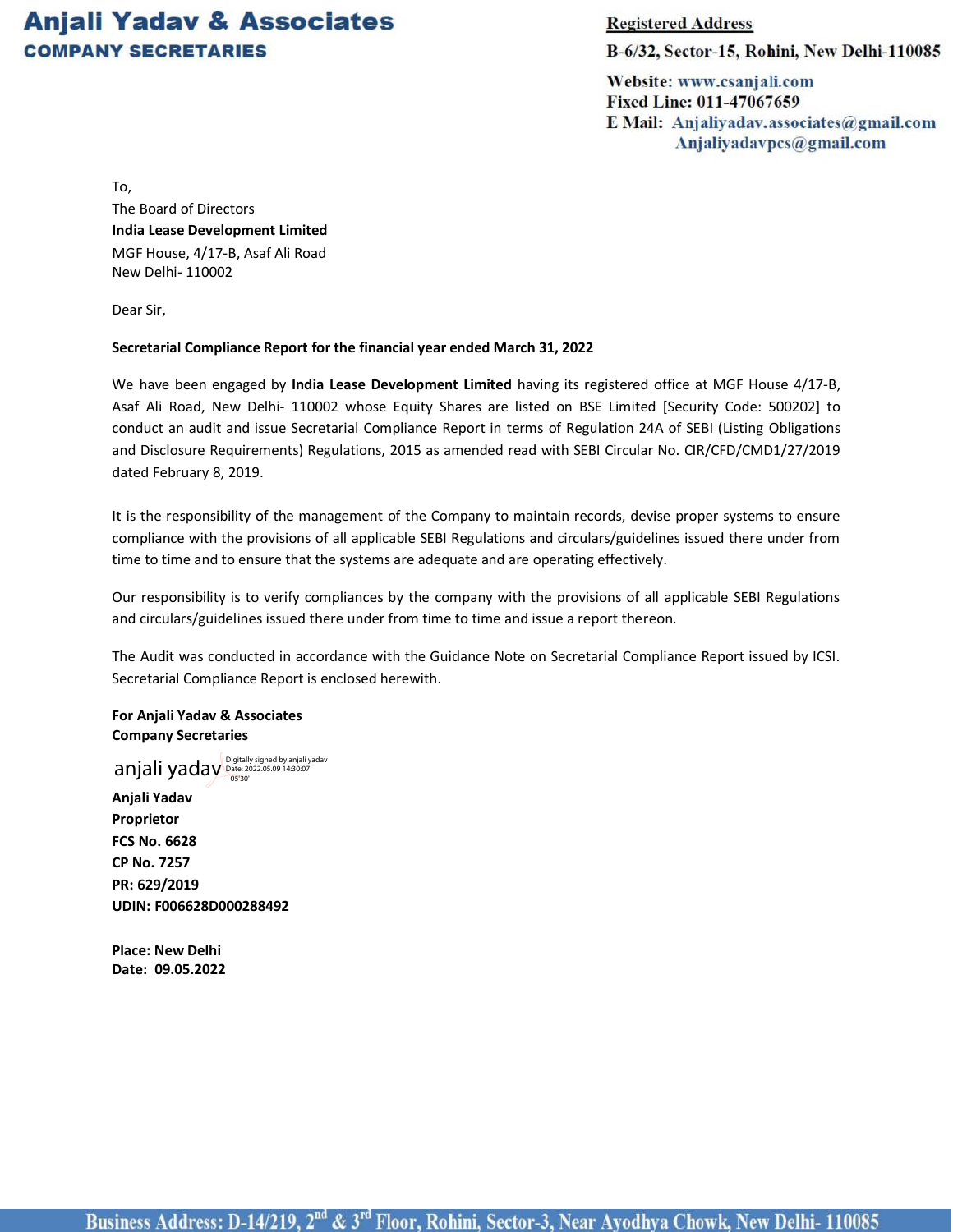## **Secretarial Compliance Report of India Lease Development Limited for the financial year ended March 31, 2022**

We have examined:

- (a) all the documents and records made available to us and explanation provided by **India Lease Development Limited** ("the listed entity"),
- (b) the filings/ submissions made by the listed entity to the stock exchanges,
- (c) website of the listed entity,
- (d) any other document/ filing, as may be relevant, which has been relied upon to make this certification,

for the year ended March 31, 2022 ("Review Period") in respect of compliance with the provisions of:

- (a) the Securities and Exchange Board of India Act, 1992 ("SEBI Act") and the Regulations, circulars, guidelines issued thereunder; and
- (b) the Securities Contracts (Regulation) Act, 1956 ("SCRA"), rules made thereunder and the Regulations, circulars, guidelines issued thereunder by the Securities and Exchange Board of India ("SEBI");

The specific Regulations, whose provisions and the circulars/ guidelines issued thereunder, have been examined, include:-

- (a) Securities and Exchange Board of India (Listing Obligations and Disclosure Requirements) Regulations, 2015 (as amended from time to time)
- (b) Securities and Exchange Board of India (Issue of Capital and Disclosure Requirements) Regulations, 2018 (as amended from time to time) **- Not applicable during the period under the Review**
- (c) Securities and Exchange Board of India (Substantial Acquisition of Shares and Takeovers) Regulations, 2011 (as amended from time to time)
- (d) Securities and Exchange Board of India (Buyback of Securities) Regulations, 2018 (as amended from time to time) - **Not applicable during the period under the Review**
- (e) The Securities and Exchange Board of India (Employee Stock Option Scheme, Employee Stock Purchase Scheme) Guidelines, 1999 and <sup>1</sup> Securities and Exchange Board of India (Share Based Employee Benefits) Regulations, 2014 (as amended from time to time) - **Not applicable during the period under the Review**
- (f) The Securities and Exchange Board of India (Share Based Employees Benefits and Sweat Equity) Regulations, 2021 (as amended from time to time) - **Not applicable during the period under the Review**
- (g) **<sup>2</sup>**TheSecurities and Exchange Board of India (Issue and Listing of Debt Securities) Regulations, 2008 (as amended from time to time) - **Not applicable during the period under the Review**
- (h) **<sup>3</sup>**The Securities and Exchange Board of India (Issue and Listing of Non-Convertible and Redeemable Preference Shares) Regulations, 2013 (as amended from time to time) - **Not applicable during the period under the Review**

## **Footnotes:**

- *1.* <sup>1</sup>*The Securities and Exchange Board of India (Share Based Employee Benefits) Regulations, 2014 and SEBI (Issue of Sweat Equity) Regulations, 2002 (as amended from time to time) have been merged into The Securities and Exchange Board of India (Share Based Employees Benefits and Sweat Equity) Regulations, 2021 (as amended from time to time).*
- *2.* 2 & 3 *The Securities and Exchange Board of India (Issue and Listing of Debt Securities) Regulations, 2008 and The Securities and Exchange Board of India (Issue and Listing of Non-Convertible and Redeemable Preference Shares) Regulations, 2013 (as amended from time to time) have been merged into Securities and Exchange Board of India (Issue and Listing of Non-Convertible Securities) Regulations, 2021 (as amended from time to time) provided at point (I) to the report.*

However the SEBI regulations provided in footnotes are not applicable to the company during the year under review.